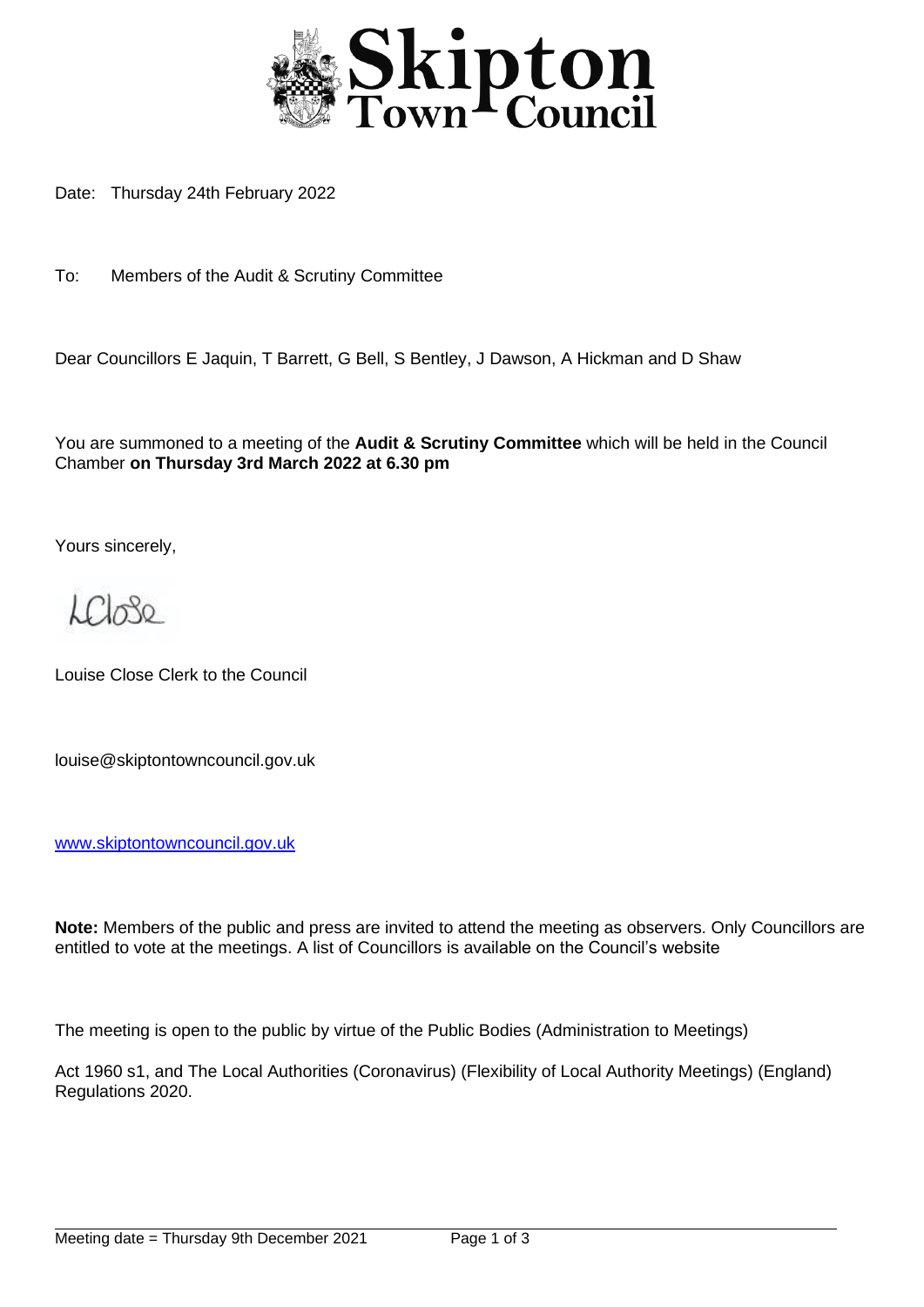**A copy of the agenda is available in larger print upon request.**

# **SKIPTON TOWN COUNCIL 3 rd March 2022 6.30pm**

# **A G E N D A**

# **1. Chairman's Remarks**

## **2. Apologies for Absence**

To accept the reason(s) for the absence of any Members from the meeting.

## **3. Disclosures of Interest**

To receive any disclosable pecuniary interests from members on matters to be considered at the meeting. The disclosure should include the nature of the interest and be registered with the monitoring officer within 28 days. Members are to ensure that their Register of Interests form is kept up to date with the CDC Monitoring Officer.

## **4. Dispensations**

To decide upon any dispensation requests from members received by the Clerk in respect of this meeting.

#### **5. Representations from public**

RESOLUTION to adjourn the meeting in order to allow members of the public to make representations, answer questions and give evidence in respect of the business on the agenda. Each member of the public is entitled to speak for 3 minutes.

• Questions / observations from members of the public

#### **6. Minutes of the Previous Meeting**

To approve the minutes of the Audit & Scrutiny Committee 9<sup>th</sup> December 2021.

# **7. Matters Arising**

Report and receive information arising from the minutes of items not on the agenda

#### **8. Comments from interim audit**

To receive a report from the Chief Officer

# **9. Internal Control**

To confirm the Internal Control meeting is scheduled for March  $9<sup>th</sup>$  at 11.00am

# **10. Complaints Procedure**

To agree to the proposed amendments to the Complaints Procedure

\_\_\_\_\_\_\_\_\_\_\_\_\_\_\_\_\_\_\_\_\_\_\_\_\_\_\_\_\_\_\_\_\_\_\_\_\_\_\_\_\_\_\_\_\_\_\_\_\_\_\_\_\_\_\_\_\_\_\_\_ \_\_\_\_\_\_\_\_\_\_